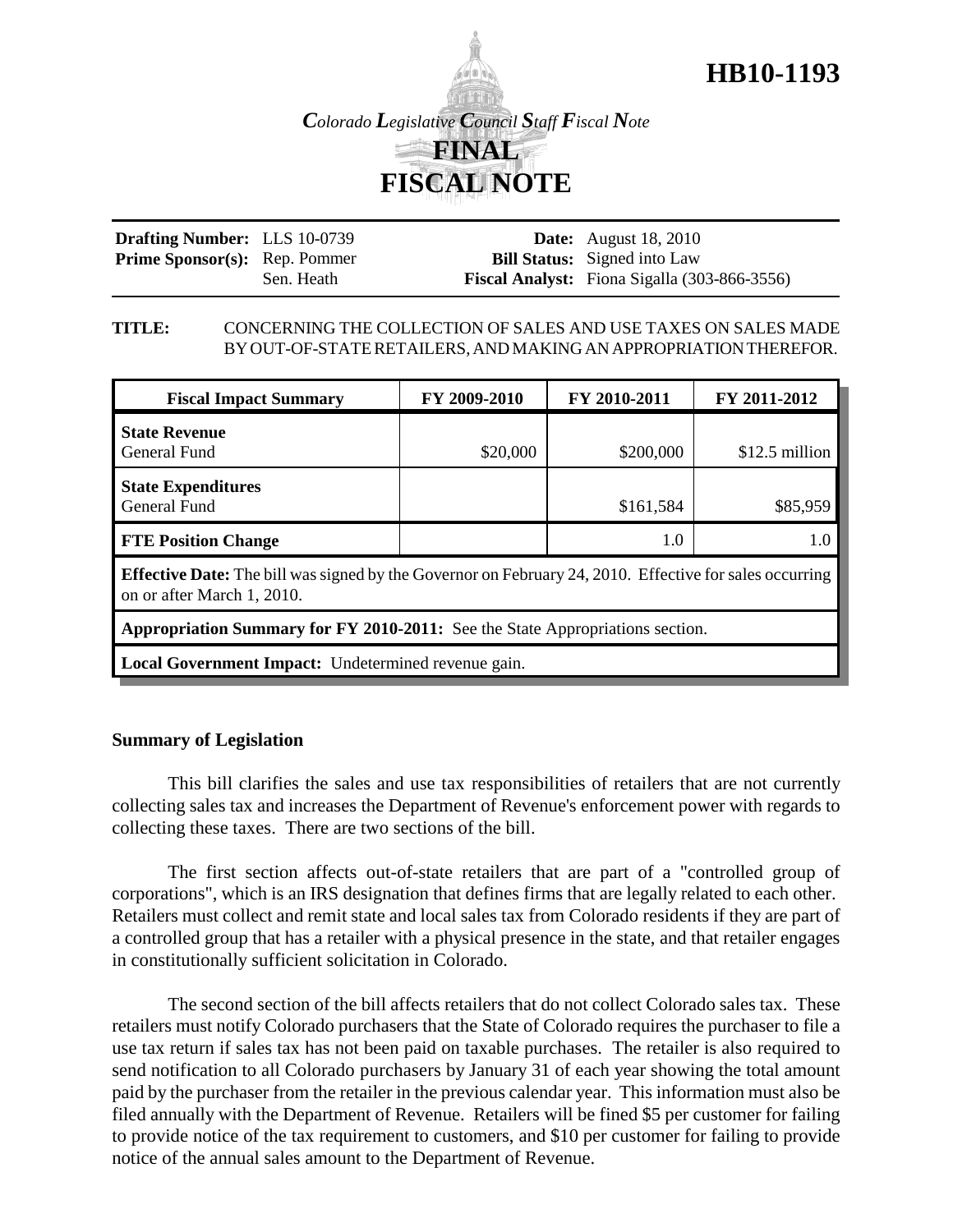August 18, 2010

The Executive Director of the Department of Revenue is given subpoena power to enforce the provisions of this bill.

The Department of Revenue is required to account for the revenue attributable to this bill, and make quarterly reports to the legislature about the revenue gain to the extent information is available. The bill directs that no new revenue be used to fund additional state FTE, except for any state employees necessary to enforce the provisions of HB 10-1193.

### **Background**

Colorado residents have always been required to remit sales or use tax on taxable purchases from out-of-state firms. Customers must declare tax obligations and remit payment voluntarily if retailers do not collect sales tax. House Bill 10-1193 creates mechanisms to improve sales and use tax compliance from purchasers who use out-of-state retailers or retailers who do not otherwise collect sales tax.

### **State Revenue**

General Fund revenue will increase by an estimated \$20,000 in FY 2009-10, \$200,000 in FY 2010-11, and \$12.5 million in FY 2011-12. The revenue expected in FY 2009-10 and FY 2010-11 is mostly the result of tax collected from the first section of the bill, related to retailers who are a part of a group of controlled corporations. Revenue generated in FY 2011-12 and beyond is largely driven by estimated consumers use tax collections from the second section of the bill. The revenue estimate for FY 2009-10 represents a partial-year impact from tax incurred between March 1, 2010, and June 31, 2010. Expectations for tax collections in FY 2011-12 will be lower than in later years because awareness of the law and enforcement compliance are expected to be phased in over a few years.

Colorado is expected to collect about 60 percent of uncollected state sales and use tax obligations from out-of-state retailers as a result of the improved enforcement provisions in House Bill 10-1193. This reduced collection rate is due, in part, to a de minimis requirement in the regulation that exempts retailers making less than \$100,000 in total gross sales in Colorado.

The estimate for total uncollected sales and use tax is based on a report by Donald Bruce, William F. Fox, and LeAnn Luna of the University of Tennessee.<sup>1</sup> The state's share of sales tax collections are 43.3 percent of total taxes based on state and local sales tax collections from 2007 Census of Government Finance, U.S. Census Bureau. Taxes attributable to Business-to-Consumer transactions is estimated at 49 percent.

<sup>&</sup>lt;sup>1</sup> "State and Local Government Sales Tax Revenue Losses from Electronic Commerce" by Donald Bruce, William F. Fox, and LeAnn Luna. The University of Tennessee, April 13, 2009.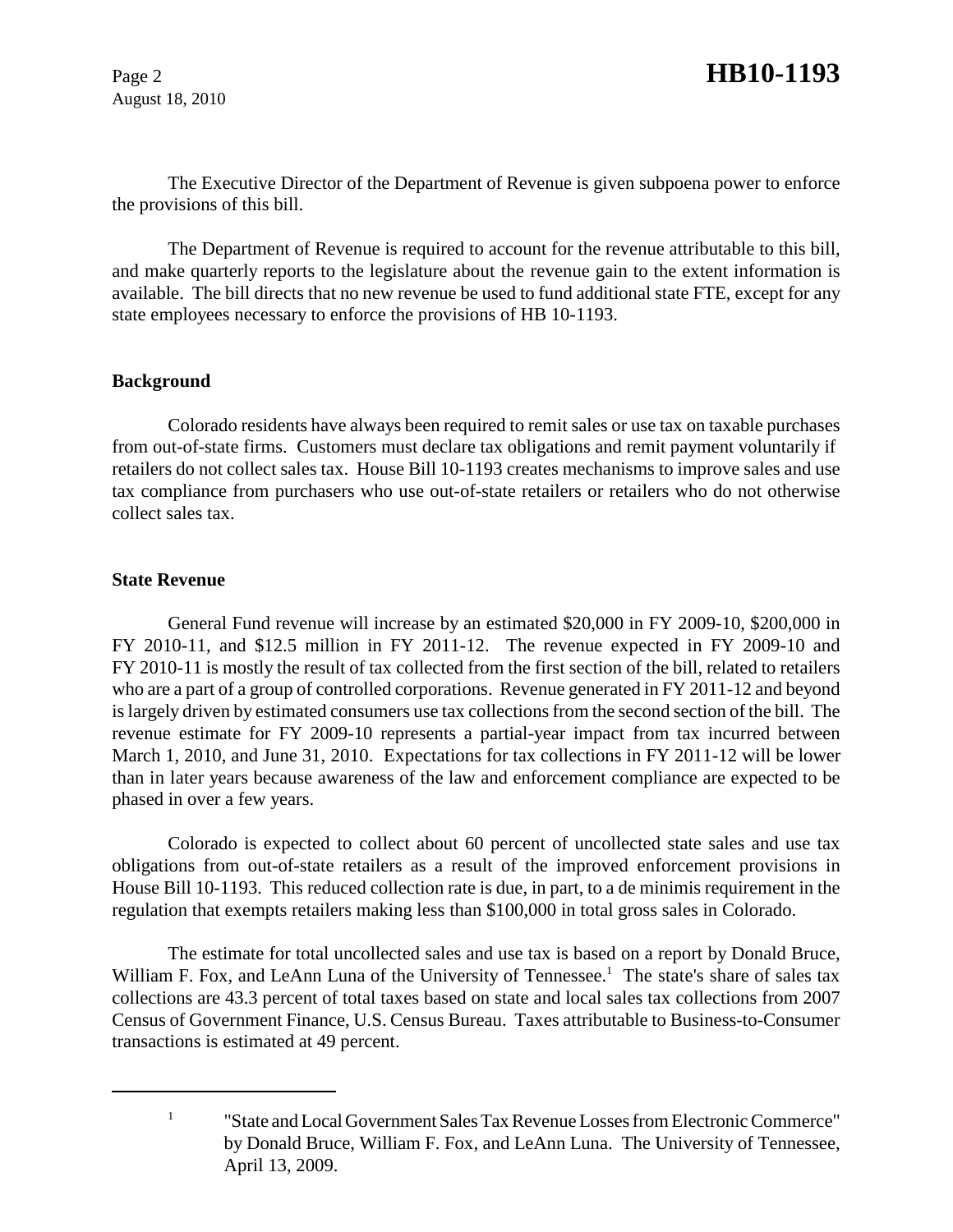August 18, 2010

## **State Expenditures**

The bill increases state General Fund expenditures in the Department of Revenue (DOR) by an estimated **\$161,584 and 1.0 FTE in FY 2010-11** and **\$85,959 and 1.0 FTE in FY 2011-12**. These costs are shown in Table 1 and described below.

| Table 1. Expenditures Under HB10-1193 |            |            |  |  |  |
|---------------------------------------|------------|------------|--|--|--|
| <b>Cost Components</b>                | FY 2010-11 | FY 2011-12 |  |  |  |
| <b>Personal Services</b>              | \$91,584   | \$65,959   |  |  |  |
| <b>FTE</b>                            | 1.0        | 1.0        |  |  |  |
| <b>Legal Services</b>                 | 40,000     | 20,000     |  |  |  |
| <b>Online Tax Payment System</b>      | 30,000     |            |  |  |  |
| <b>TOTAL</b>                          | \$161,584  | \$85,959   |  |  |  |

The DOR will need additional staff support to seek out and investigate online retailers, send letters, respond to calls, and build a database to track information. This workload is expected to require 0.5 FTE per year. House Bill 10-1193 provides DOR an additional 0.5 FTE for policy and legal research to respond to potential legal actions by online retailers, as well as temporary staff to answer questions from taxpayers for the first 2 years. An online tax payment system will be developed to make it easier for consumers to pay the taxes owed for online purchases. This system will be developed by the State Internet Portal Authority under contract with the DOR for \$30,000 in FY 2010-11.

Legal assistance from the Department of Law was expected to cost \$40,000 in FY 2010-11 and \$20,000 in FY 2011-12, and these dollars were appropriated. However, on June 30, 2010, the Direct Marketing Association filed a complaint for declaratory and injunctive relief against the Executive Director of the DOR in the United States District Court. As a result of this litigation, the DOR anticipates pursuing a supplemental for additional funding.

# **Local Government Impact**

This bill will result in an undetermined increase in revenue for local government entities because online retailers will collect local sales tax in addition to state sales tax.

# **State Appropriations**

In FY 2010-11, the Department of Revenue requires an appropriation of \$161,584 and 1.0 FTE. Of that amount, \$40,000 should be reappropriated to the Department of Law. As enacted, the bill includes these appropriations.